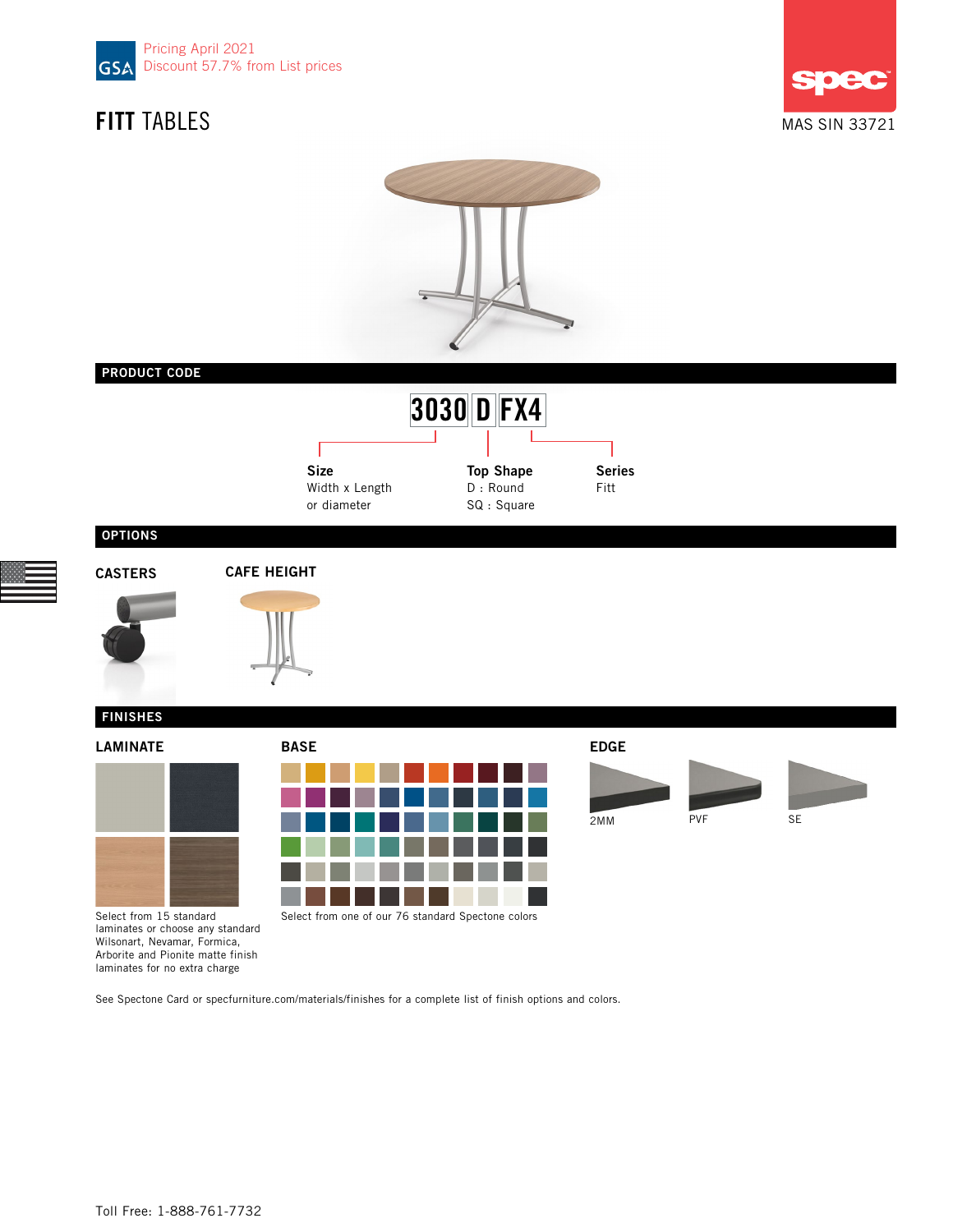



## HOW TO ORDER



## **Specify Top Size (Width x Length) and Shape**

- **A** Specify Top Finish *Manufacturer, Laminate Name, Laminate Code*
- **B** Specify Edge Type and Finish *PVF/2mm Bio/2mm PVC Woodgrain/Self Edge*
- **G** Specify Base Style and Finish

Optional: Hard Casters, Soft Casters, Grommets, Power and Data Modules

Restrictions may apply. See price list tables below for more information.

| Top Size and Shape | Top Finish                      | Edge Type and Finish                       | <b>Base Style and Finish</b> |
|--------------------|---------------------------------|--------------------------------------------|------------------------------|
| 30D, Round         | Laminate, Arborite, Brown Sugar | Self Edge, Laminate, Arborite, Brown Sugar | FX4, Silver                  |

# EDGE PROFILES